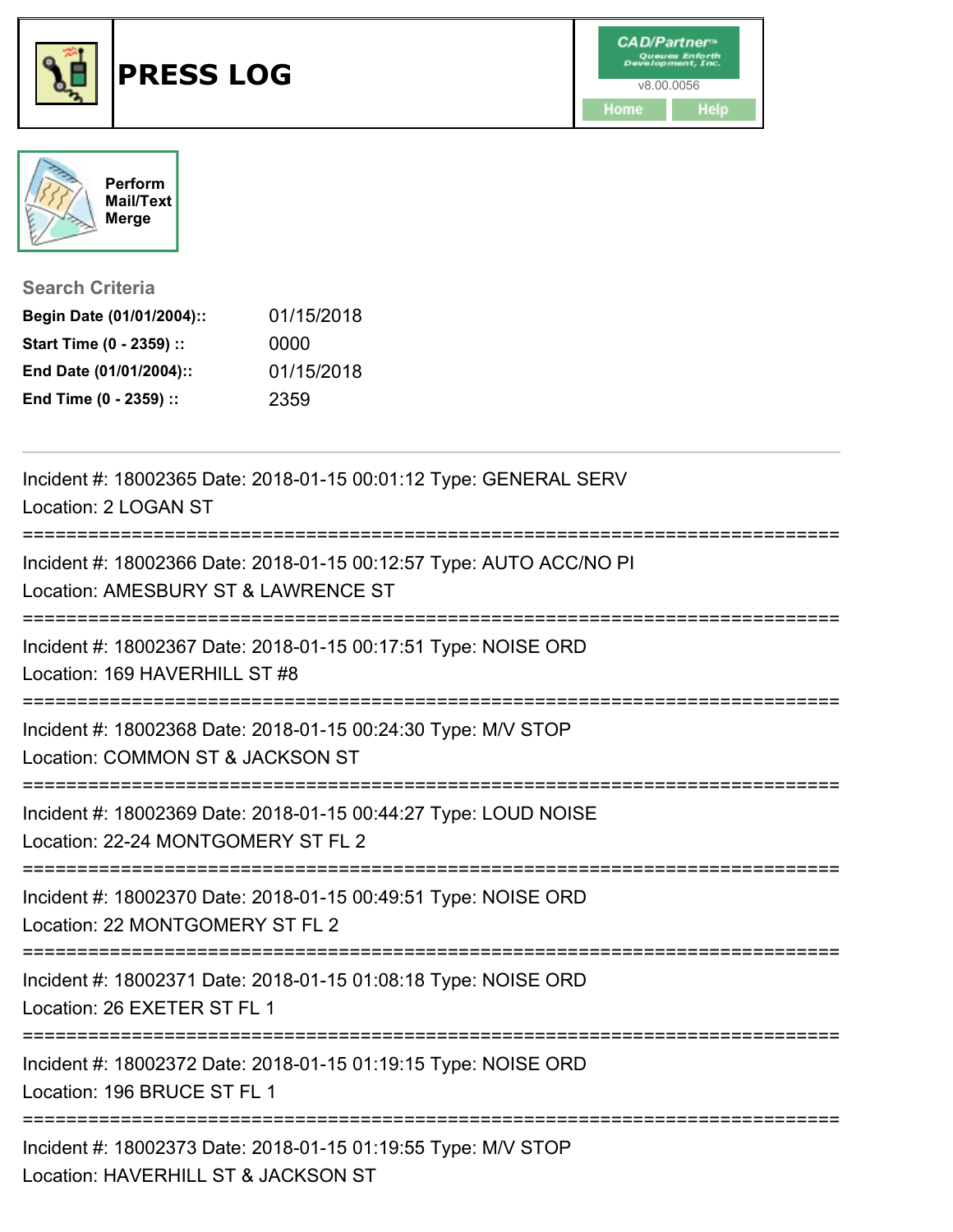| Incident #: 18002374 Date: 2018-01-15 01:24:50 Type: M/V STOP<br>Location: HAVERHILL ST & WEST ST                |
|------------------------------------------------------------------------------------------------------------------|
| Incident #: 18002375 Date: 2018-01-15 01:27:15 Type: UNWANTEDGUEST<br>Location: 3 CONDUIT ST #BASEMENT           |
| Incident #: 18002376 Date: 2018-01-15 01:35:49 Type: M/V STOP<br>Location: CENTRAL BRIDGE / 0 MERRIMACK ST       |
| Incident #: 18002377 Date: 2018-01-15 01:41:25 Type: KEEP PEACE<br>Location: 77 S UNION ST #311                  |
| Incident #: 18002378 Date: 2018-01-15 01:47:33 Type: M/V STOP<br>Location: 32 MILTON ST                          |
| Incident #: 18002379 Date: 2018-01-15 01:51:25 Type: M/V STOP<br>Location: TREMONT ST & WEST ST                  |
| Incident #: 18002380 Date: 2018-01-15 01:52:33 Type: ALARM/BURG<br>Location: CENTRAL AUTO MUSIC / 273 S UNION ST |
| Incident #: 18002381 Date: 2018-01-15 01:53:08 Type: M/V STOP<br>Location: LOWELL ST & MARGIN ST                 |
| Incident #: 18002382 Date: 2018-01-15 01:55:11 Type: M/V STOP<br>Location: HAVERHILL ST & JACKSON ST             |
| Incident #: 18002383 Date: 2018-01-15 02:01:09 Type: M/V STOP<br>Location: JACKSON ST & KENDRICK ST              |
| Incident #: 18002384 Date: 2018-01-15 02:01:48 Type: UNWANTEDGUEST<br>Location: DOMINOS / 58 S BROADWAY          |
| Incident #: 18002385 Date: 2018-01-15 02:04:35 Type: M/V STOP<br>Location: BROADWAY & WATER ST                   |
| Incident #: 18002386 Date: 2018-01-15 02:11:20 Type: M/V STOP<br>Location: MT VERNON ST & S BROADWAY             |
| Incident #: 18002387 Date: 2018-01-15 02:15:15 Type: M/V STOP<br>Location: 190 PARK ST                           |

===========================================================================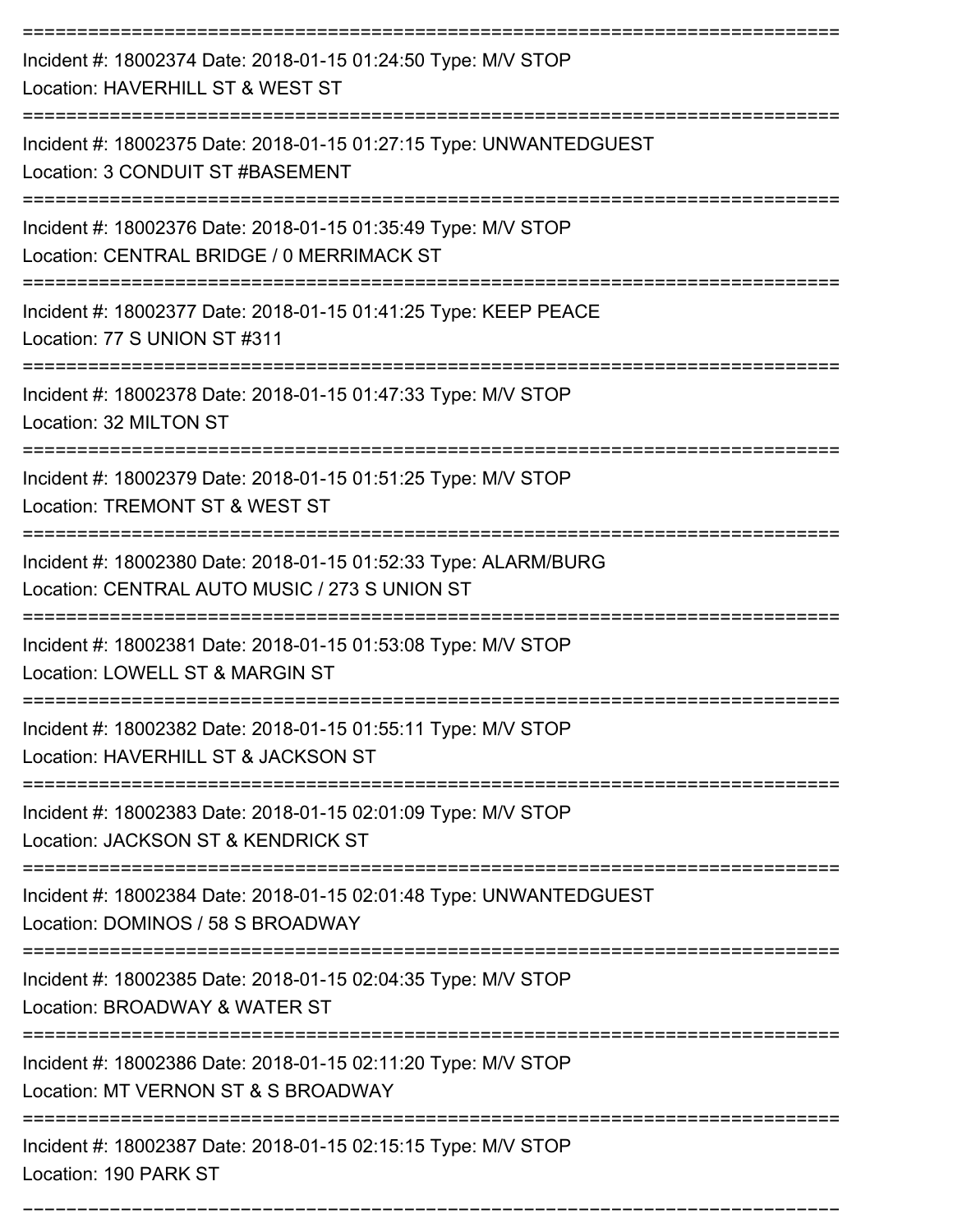| Incident #: 18002388 Date: 2018-01-15 02:24:03 Type: CK WELL BEING<br>Location: 296 AMES ST FL 1                    |
|---------------------------------------------------------------------------------------------------------------------|
| Incident #: 18002389 Date: 2018-01-15 02:27:55 Type: M/V STOP<br>Location: ANDOVER ST & BEACON ST                   |
| Incident #: 18002390 Date: 2018-01-15 02:30:32 Type: M/V STOP<br>Location: 85 HIGH ST                               |
| Incident #: 18002391 Date: 2018-01-15 02:48:32 Type: BUILDING CHK<br>Location: VERIZON / 435 WINTHROP AV            |
| Incident #: 18002392 Date: 2018-01-15 02:49:09 Type: BUILDING CHK<br>Location: CENTRAL AUTO SALES / 273 S UNION ST  |
| Incident #: 18002393 Date: 2018-01-15 02:50:04 Type: BUILDING CHK<br>Location: DENNYS / 160 WINTHROP AV             |
| Incident #: 18002394 Date: 2018-01-15 02:57:35 Type: M/V STOP<br>Location: BOXFORD ST & WINTHROP AV                 |
| Incident #: 18002395 Date: 2018-01-15 04:34:20 Type: AUTO ACC/UNK PI<br>Location: ELM ST & NEWBURY ST               |
| Incident #: 18002396 Date: 2018-01-15 04:34:21 Type: TRESPASSING<br>Location: 11 LAWRENCE ST                        |
| Incident #: 18002397 Date: 2018-01-15 04:57:56 Type: 911 HANG UP<br>Location: 7-11 / 99 HAMPSHIRE ST                |
| Incident #: 18002398 Date: 2018-01-15 05:11:03 Type: MEDIC SUPPORT<br>Location: 55 ERVING AV FL 1                   |
| Incident #: 18002399 Date: 2018-01-15 05:14:42 Type: MEDIC SUPPORT<br>Location: 35 WARREN ST                        |
| Incident #: 18002400 Date: 2018-01-15 05:46:09 Type: ALARM/BURG<br>Location: SPANISH BAPTIST CHURCH / 492 LOWELL ST |
| Incident #: 18002401 Date: 2018-01-15 06:38:24 Type: CK WELL BEING<br>Location: 351 ESSEX ST FL 3                   |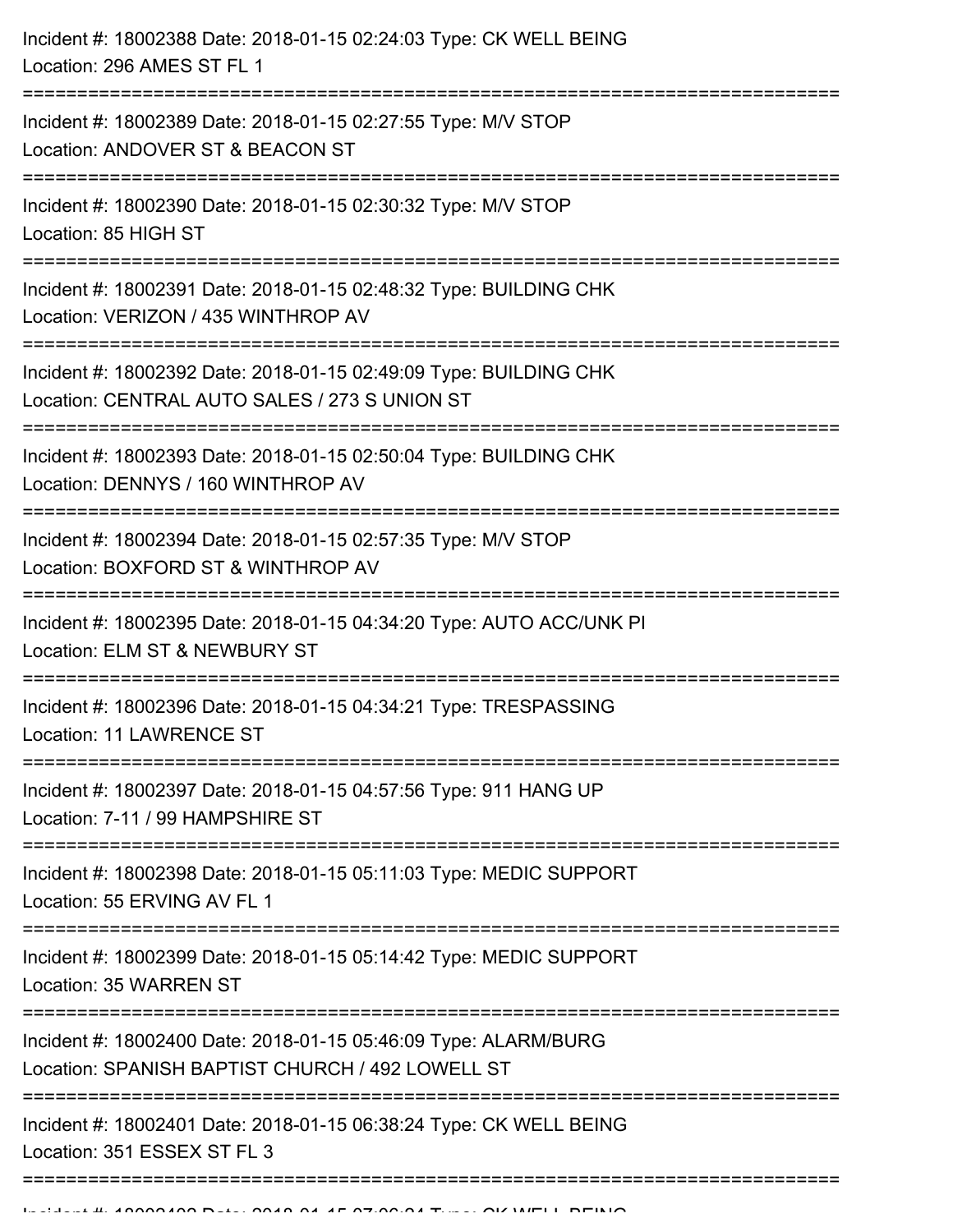| Location: 379 HAVERHILL ST FL 2                                                                                |
|----------------------------------------------------------------------------------------------------------------|
| Incident #: 18002403 Date: 2018-01-15 07:53:27 Type: AUTO ACC/NO PI<br>Location: 1 GENERAL ST                  |
| Incident #: 18002404 Date: 2018-01-15 07:54:57 Type: M/V STOP<br>Location: 342 BROADWAY                        |
| Incident #: 18002405 Date: 2018-01-15 07:56:32 Type: M/V STOP<br>Location: LAWRENCE ST & MAPLE ST              |
| Incident #: 18002406 Date: 2018-01-15 07:58:00 Type: M/V STOP<br>Location: LEBANON ST & WHITE ST               |
| Incident #: 18002407 Date: 2018-01-15 08:15:12 Type: ALARM/BURG<br>Location: EXPRESSIONS / 73 WINTHROP AV      |
| Incident #: 18002408 Date: 2018-01-15 08:19:53 Type: DOMESTIC/PAST<br><b>Location: 11 PLEASANT TER</b>         |
| Incident #: 18002409 Date: 2018-01-15 08:23:43 Type: LOST PROPERTY<br>Location: SEVEN ELEVEN / 370 BROADWAY    |
| -------------------<br>Incident #: 18002410 Date: 2018-01-15 08:27:40 Type: M/V STOP<br>Location: ANDOVER      |
| Incident #: 18002411 Date: 2018-01-15 08:37:56 Type: M/V STOP<br>Location: METHUEN ST & NEWBURY ST             |
| Incident #: 18002412 Date: 2018-01-15 08:40:49 Type: ALARM/BURG<br>Location: SALVATION ARMY / 250 HAVERHILL ST |
| Incident #: 18002413 Date: 2018-01-15 08:43:22 Type: CK WELL BEING<br>Location: 110 ALLSTON ST                 |
| Incident #: 18002414 Date: 2018-01-15 09:10:22 Type: ALARM/BURG<br>Location: CITY HALL / 200 COMMON ST         |
| Incident #: 18002415 Date: 2018-01-15 09:15:30 Type: PARK & WALK<br>Location: BRADFORD ST & BROADWAY           |
| Incident #: 18002416 Date: 2018-01-15 09:21:05 Type: MEDIC SUPPORT                                             |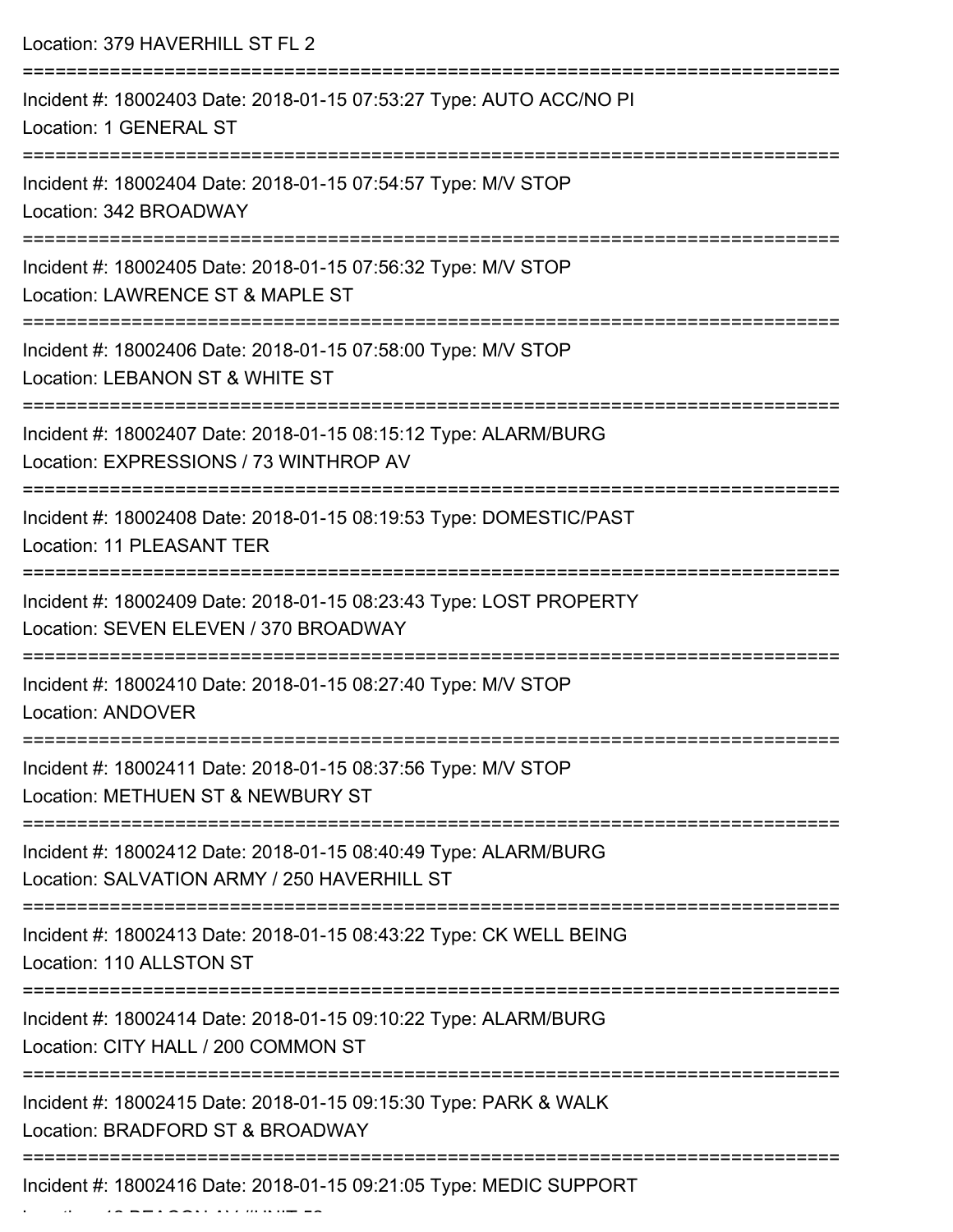| Incident #: 18002417 Date: 2018-01-15 09:27:48 Type: M/V STOP<br>Location: AMESBURY ST & COMMON ST                              |
|---------------------------------------------------------------------------------------------------------------------------------|
| Incident #: 18002418 Date: 2018-01-15 09:38:41 Type: CK WELL BEING<br>Location: 4 FAIRMONT ST                                   |
| Incident #: 18002419 Date: 2018-01-15 09:48:30 Type: ALARM/BURG<br>Location: 73 WINTHROP AV                                     |
| Incident #: 18002420 Date: 2018-01-15 10:01:16 Type: GENERAL SERV<br>Location: 168 EASTON ST                                    |
| Incident #: 18002421 Date: 2018-01-15 10:03:27 Type: GENERAL SERV<br>Location: JIMENEZ SUPER MARKET / 117 NEWBURY ST            |
| Incident #: 18002422 Date: 2018-01-15 10:06:45 Type: AUTO ACC/NO PI<br>Location: CLARKE ST & HIGH ST                            |
| Incident #: 18002423 Date: 2018-01-15 10:07:05 Type: M/V STOP<br>Location: BRUCE ST & PARK ST                                   |
| Incident #: 18002424 Date: 2018-01-15 10:30:46 Type: M/V STOP<br>Location: BEACON AV & BEACON ST                                |
| Incident #: 18002425 Date: 2018-01-15 10:32:32 Type: M/V STOP<br>Location: 700 ESSEX ST                                         |
| ----------------------------<br>Incident #: 18002426 Date: 2018-01-15 10:33:10 Type: SPECIAL CHECK<br><b>Location: FRONT ST</b> |
| Incident #: 18002427 Date: 2018-01-15 10:39:05 Type: FUNERAL ESCOR<br>Location: 90 LOWELL ST                                    |
| Incident #: 18002428 Date: 2018-01-15 10:40:25 Type: M/V STOP<br>Location: 640 ESSEX ST                                         |
| Incident #: 18002429 Date: 2018-01-15 10:40:26 Type: SPECIAL CHECK<br><b>Location: GROCERY WY</b>                               |
| Incident #: 18002430 Date: 2018-01-15 10:47:15 Type: M/V STOP<br>Location: CHANDLER ST & MEDFORD ST                             |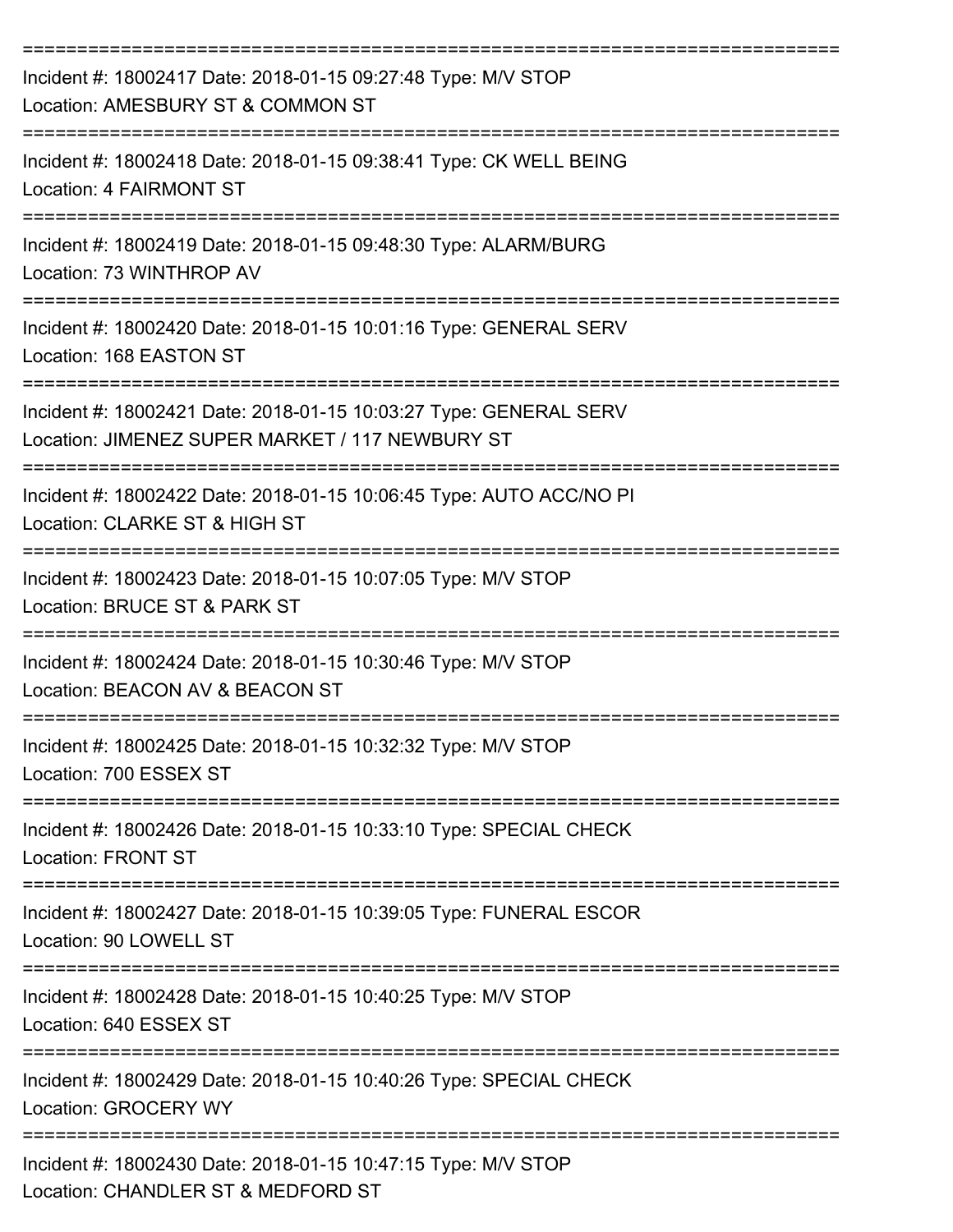| Incident #: 18002431 Date: 2018-01-15 10:50:18 Type: CLOSE STREET<br>Location: AMES ST & LOWELL ST                  |
|---------------------------------------------------------------------------------------------------------------------|
| Incident #: 18002432 Date: 2018-01-15 10:53:37 Type: RECOV/STOL/MV<br>Location: 380 S UNION ST                      |
| Incident #: 18002433 Date: 2018-01-15 10:58:03 Type: MAL DAMAGE<br>Location: 70 SALEM ST                            |
| Incident #: 18002434 Date: 2018-01-15 11:01:34 Type: M/V STOP<br>Location: COMMON ST & JACKSON ST                   |
| Incident #: 18002435 Date: 2018-01-15 11:02:22 Type: PARK & WALK<br>Location: BRADFORD ST & BROADWAY                |
| Incident #: 18002436 Date: 2018-01-15 11:12:41 Type: CK WELL BEING<br>Location: 153 WHITE ST                        |
| Incident #: 18002437 Date: 2018-01-15 11:18:26 Type: SUS PERS/MV<br>Location: 121 HIGH ST                           |
| Incident #: 18002438 Date: 2018-01-15 11:22:24 Type: M/V STOP<br>Location: 112 PARK ST                              |
| Incident #: 18002439 Date: 2018-01-15 11:36:40 Type: M/V STOP<br>Location: CANAL ST & HAMPSHIRE ST                  |
| Incident #: 18002441 Date: 2018-01-15 11:47:35 Type: HIT & RUN M/V<br>Location: 31 CHESTER ST                       |
| Incident #: 18002440 Date: 2018-01-15 11:49:38 Type: M/V STOP<br>Location: 919 ESSEX ST                             |
| Incident #: 18002442 Date: 2018-01-15 11:51:24 Type: TRESPASSING<br>Location: 2 BENNINGTON ST #76                   |
| Incident #: 18002443 Date: 2018-01-15 11:56:29 Type: DISTURBANCE<br>Location: 102 DORCHESTER ST #2                  |
| Incident #: 18002444 Date: 2018-01-15 12:00:26 Type: GENERAL SERV<br>Location: ST PATRICK'S PARISH / 118 S BROADWAY |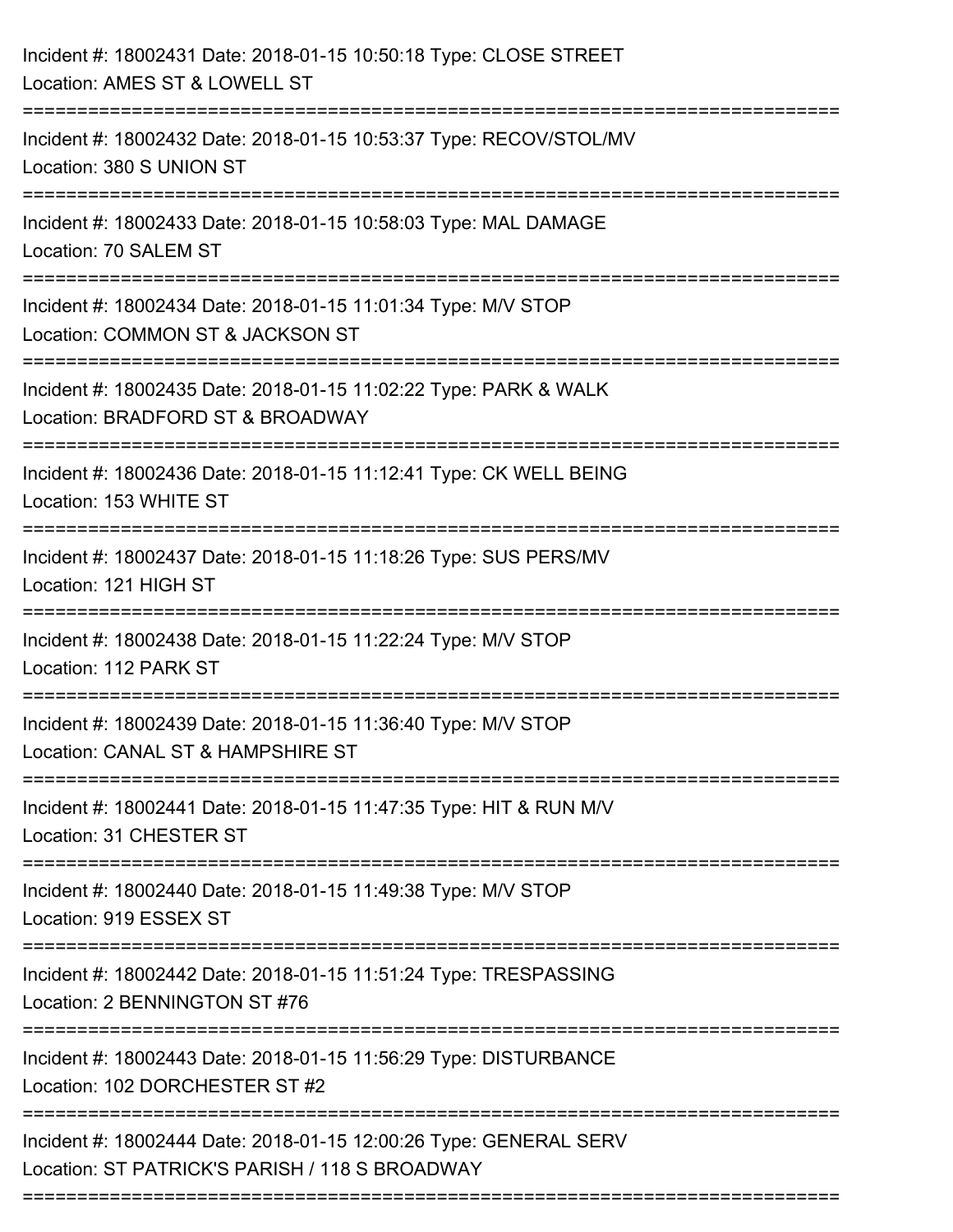| Incident #: 18002445 Date: 2018-01-15 12:15:24 Type: M/V STOP<br>Location: 61 ESSEX ST                |
|-------------------------------------------------------------------------------------------------------|
| Incident #: 18002446 Date: 2018-01-15 12:23:47 Type: AUTO ACC/NO PI<br>Location: 30 EUTAW ST          |
| Incident #: 18002447 Date: 2018-01-15 12:27:54 Type: PARK & WALK<br>Location: BROADWAY & BRADFORD ST  |
| Incident #: 18002448 Date: 2018-01-15 12:30:40 Type: A&B PAST<br>Location: 1 GENERAL ST               |
| Incident #: 18002449 Date: 2018-01-15 12:33:08 Type: MV/BLOCKING<br>Location: 65 EXETER ST            |
| Incident #: 18002450 Date: 2018-01-15 12:34:04 Type: KEEP PEACE<br>Location: 88 MAPLE ST FL 2NDFL     |
| Incident #: 18002451 Date: 2018-01-15 12:35:46 Type: LARCENY/PAST<br>Location: 178 GARDEN ST          |
| Incident #: 18002452 Date: 2018-01-15 12:42:00 Type: SPECIAL CHECK<br>Location: 1 GROCERY WY          |
| Incident #: 18002453 Date: 2018-01-15 12:55:00 Type: M/V STOP<br>Location: LAFAYETTE AV & S BROADWAY  |
| Incident #: 18002454 Date: 2018-01-15 12:59:26 Type: MV/BLOCKING<br>Location: E HAVERHILL ST & OAK ST |
| Incident #: 18002455 Date: 2018-01-15 13:19:51 Type: ALARM/BURG<br>Location: 71 DUCKETT AV            |
| Incident #: 18002456 Date: 2018-01-15 13:21:25 Type: HIT & RUN M/V<br>Location: 77A WINTHROP AV       |
| Incident #: 18002457 Date: 2018-01-15 13:34:08 Type: AMBULANCE ASSSI<br>Location: 28 SUMMER ST #3     |
| Incident #: 18002458 Date: 2018-01-15 13:51:53 Type: M/V STOP<br>Location: KINGSTON ST & S BROADWAY   |
|                                                                                                       |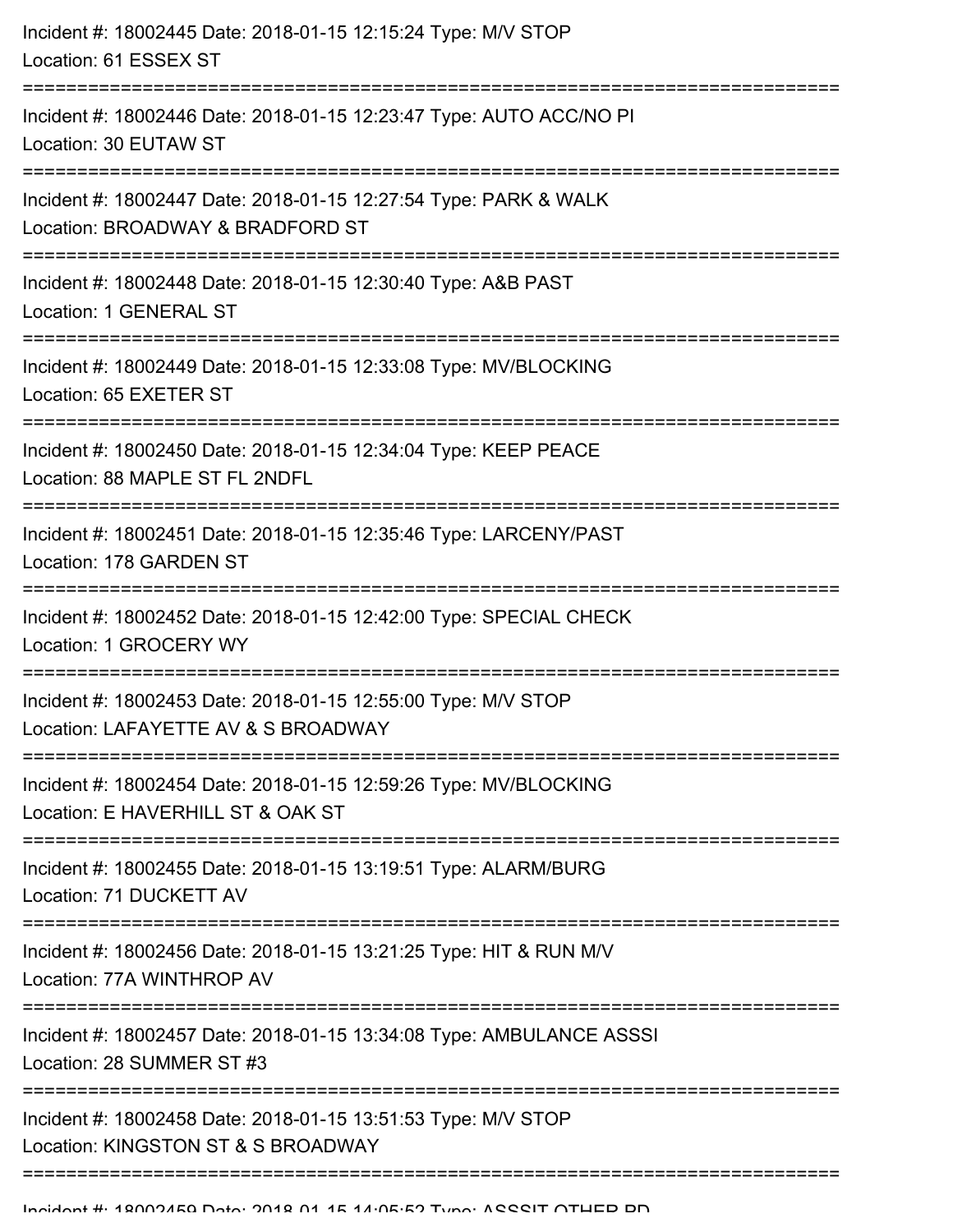Location: 358 HAMPSHIRE ST

| Incident #: 18002460 Date: 2018-01-15 14:11:27 Type: M/V STOP<br>Location: LEA ST & TENNEY ST           |
|---------------------------------------------------------------------------------------------------------|
| Incident #: 18002461 Date: 2018-01-15 14:12:11 Type: LARCENY/PAST<br>Location: 100 HAWTHORNE WAY        |
| Incident #: 18002462 Date: 2018-01-15 14:18:55 Type: M/V STOP<br><b>Location: LAFAYETTE AV</b>          |
| Incident #: 18002463 Date: 2018-01-15 14:22:05 Type: M/V STOP<br>Location: LOWELL ST & OXFORD ST        |
| Incident #: 18002464 Date: 2018-01-15 14:23:39 Type: LARCENY/PROG<br>Location: 22 WILMOT ST             |
| Incident #: 18002465 Date: 2018-01-15 14:39:08 Type: HIT & RUN M/V<br>Location: BENNINGTON ST & PARK ST |
| Incident #: 18002466 Date: 2018-01-15 15:04:28 Type: M/V STOP<br>Location: 700 ESSEX ST                 |
| Incident #: 18002467 Date: 2018-01-15 15:09:04 Type: DOMESTIC/PROG<br>Location: 75 OSGOOD ST FL 2       |
| Incident #: 18002468 Date: 2018-01-15 15:13:57 Type: TOW/REPOSSED<br>Location: 293 JACKSON ST           |
| Incident #: 18002469 Date: 2018-01-15 15:16:59 Type: TOW/REPOSSED<br>Location: 113 WHITE ST             |
| Incident #: 18002470 Date: 2018-01-15 15:20:31 Type: TOW/REPOSSED<br>Location: 50 SPRINGFIELD ST        |
| Incident #: 18002471 Date: 2018-01-15 15:23:44 Type: TOW/REPOSSED<br>Location: 91 TRENTON ST            |
| Incident #: 18002472 Date: 2018-01-15 15:24:06 Type: GENERAL SERV<br>Location: 20 PEARL ST              |
| Incident #: 18002473 Date: 2018-01-15 15:27:55 Type: M/V STOP                                           |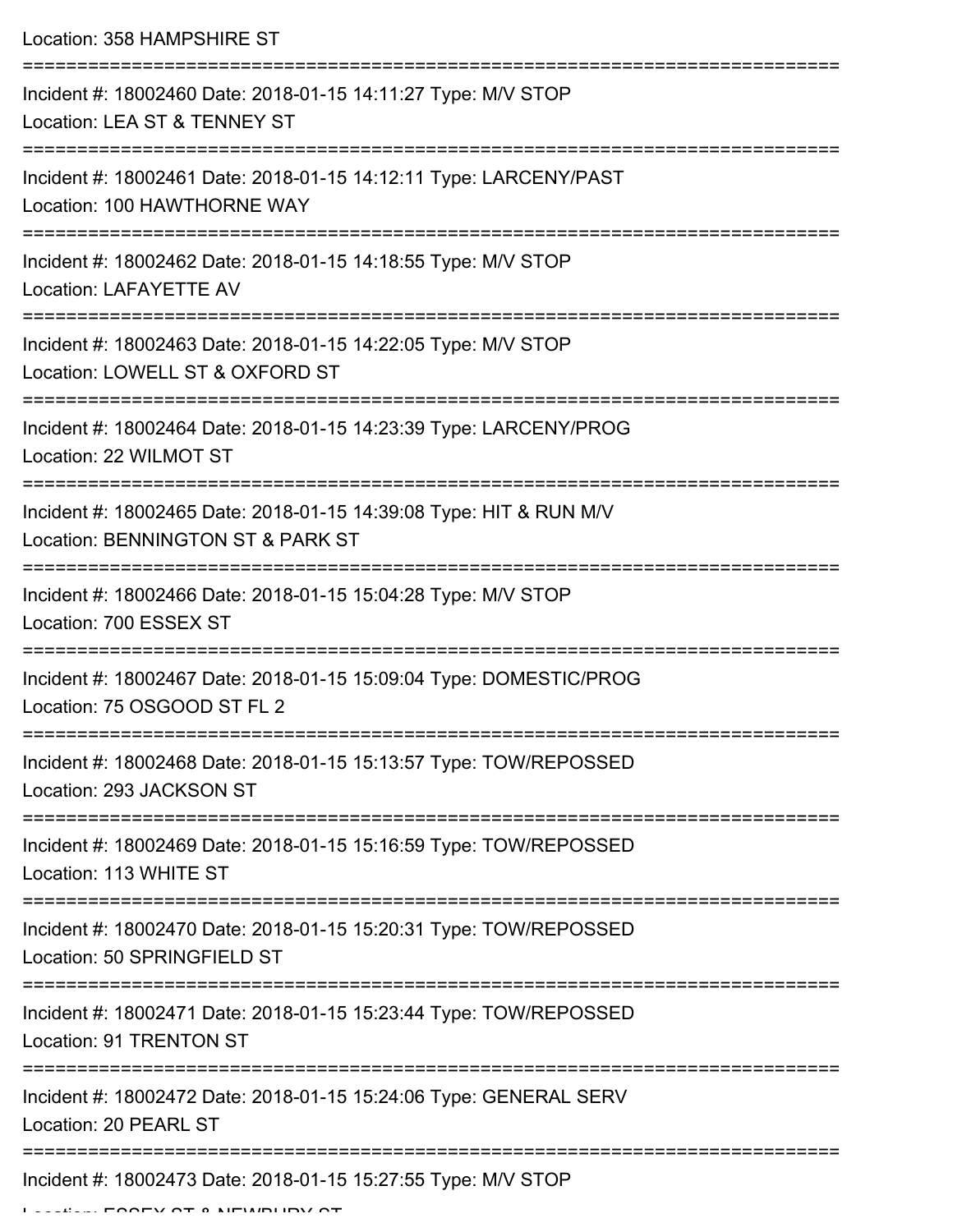| Incident #: 18002474 Date: 2018-01-15 15:35:46 Type: M/V STOP<br>Location: 328XZ9 / 208 BROADWAY                                         |
|------------------------------------------------------------------------------------------------------------------------------------------|
| Incident #: 18002475 Date: 2018-01-15 15:59:45 Type: M/V STOP<br>Location: 180 BROADWAY                                                  |
| Incident #: 18002476 Date: 2018-01-15 16:12:20 Type: M/V STOP<br>Location: BROADWAY & WATER ST                                           |
| Incident #: 18002477 Date: 2018-01-15 16:21:24 Type: DRUG OVERDOSE<br>Location: 90 LOWELL ST                                             |
| Incident #: 18002478 Date: 2018-01-15 16:23:17 Type: SHOPLIFTING<br>Location: MARSHALLS / 73 WINTHROP AV                                 |
| Incident #: 18002479 Date: 2018-01-15 16:23:25 Type: NOTIFICATION<br>Location: 43 ERVING AV                                              |
| Incident #: 18002480 Date: 2018-01-15 16:33:27 Type: 209A/VIOLATION<br>Location: 390 LOWELL ST                                           |
| Incident #: 18002481 Date: 2018-01-15 16:46:14 Type: MISSING PERS<br>Location: 21 EUTAW ST                                               |
| Incident #: 18002482 Date: 2018-01-15 16:47:05 Type: ALARM/BURG<br>Location: 57 LEXINGTON ST #3                                          |
| ===============================<br>Incident #: 18002483 Date: 2018-01-15 16:50:26 Type: M/V STOP<br>Location: CAMBRIDGE ST & WINTHROP AV |
| Incident #: 18002484 Date: 2018-01-15 17:07:35 Type: LOUD NOISE<br>Location: 65 BENNINGTON ST FL 2                                       |
| =============================<br>Incident #: 18002485 Date: 2018-01-15 17:13:29 Type: DISABLED MV<br>Location: FARNHAM ST & PARKER ST    |
| Incident #: 18002486 Date: 2018-01-15 17:19:41 Type: MAN DOWN<br>Location: 348 BROADWAY                                                  |
| Incident #: 18002487 Date: 2018-01-15 17:24:35 Type: ALARM/BURG<br>Location: FREEDOM AUTO AND TIRE / 160 S BROADWAY                      |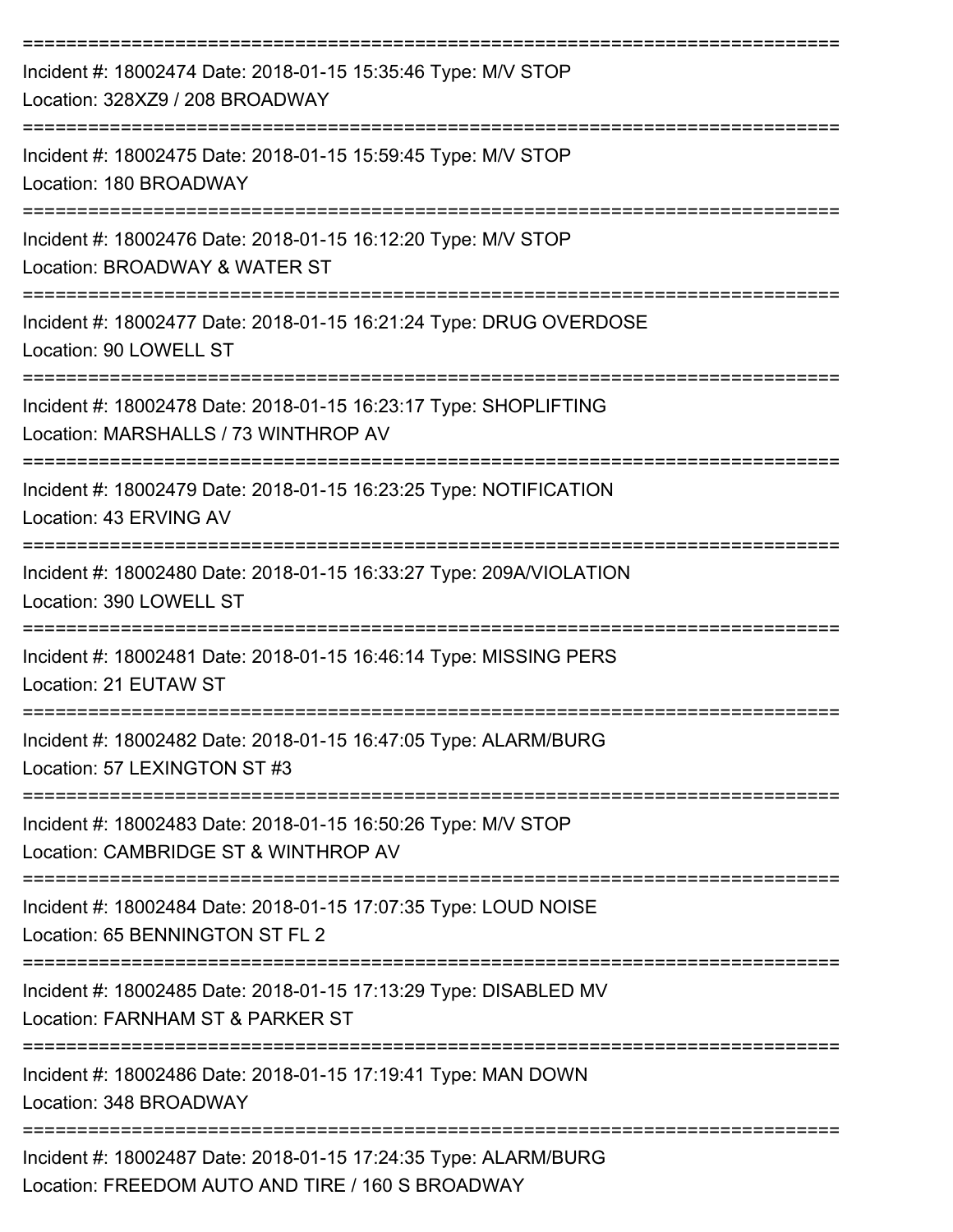| Incident #: 18002488 Date: 2018-01-15 17:27:04 Type: GENERAL SERV<br><b>Location: PEARL ST</b>                              |
|-----------------------------------------------------------------------------------------------------------------------------|
| Incident #: 18002489 Date: 2018-01-15 17:27:39 Type: B&E/PAST<br>Location: MAYLINE BUTIQUE / 471 BROADWAY                   |
| Incident #: 18002490 Date: 2018-01-15 17:28:52 Type: LOST PROPERTY<br>Location: 275 ESSEX ST                                |
| Incident #: 18002491 Date: 2018-01-15 17:48:33 Type: MV/BLOCKING<br>Location: 212 WALNUT ST                                 |
| Incident #: 18002492 Date: 2018-01-15 18:24:07 Type: STOL/MV/PAS<br>Location: JACKSON ST & LOGAN ST                         |
| Incident #: 18002493 Date: 2018-01-15 18:31:11 Type: 911 HANG UP<br>Location: 44 COLUMBUS AV<br>=========================== |
| Incident #: 18002494 Date: 2018-01-15 18:32:08 Type: WARRANT SERVE<br>Location: 90 LOWELL ST                                |
| Incident #: 18002495 Date: 2018-01-15 18:35:36 Type: MV/BLOCKING<br>Location: CRAWFORD ST                                   |
| Incident #: 18002496 Date: 2018-01-15 18:36:21 Type: M/V STOP<br>Location: 30 NORTH PARISH                                  |
| Incident #: 18002497 Date: 2018-01-15 19:11:00 Type: DOMESTIC/PROG<br>Location: 16 ALBION ST FL 1                           |
| Incident #: 18002498 Date: 2018-01-15 19:59:22 Type: MEDIC SUPPORT<br>Location: 46 PERRY AV FL 2                            |
| Incident #: 18002499 Date: 2018-01-15 20:26:29 Type: MISSING PERS<br>Location: 207 S UNION ST                               |
| Incident #: 18002500 Date: 2018-01-15 20:39:27 Type: DOMESTIC/PAST<br>Location: 195 JACKSON ST                              |
| Incident #: 18002501 Date: 2018-01-15 20:46:18 Type: M/V STOP<br>Location: 60 LAWRENCE ST                                   |
|                                                                                                                             |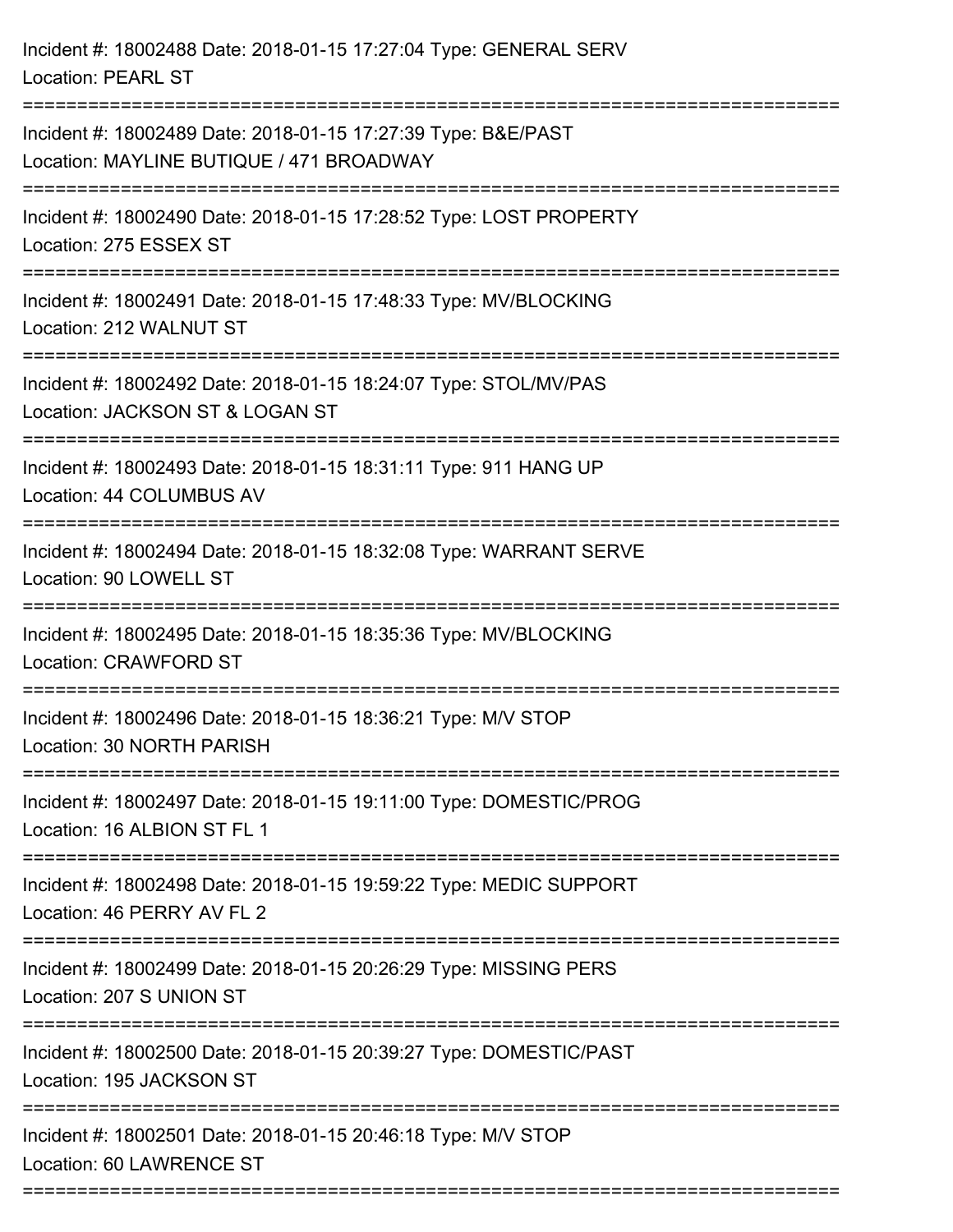Location: 255 ESSEX ST

| Incident #: 18002503 Date: 2018-01-15 20:56:25 Type: M/V STOP<br>Location: 8 FAIRMONT ST                                     |
|------------------------------------------------------------------------------------------------------------------------------|
| Incident #: 18002504 Date: 2018-01-15 21:04:41 Type: M/V STOP<br>Location: BRADFORD ST & BROADWAY                            |
| Incident #: 18002505 Date: 2018-01-15 21:23:59 Type: M/V STOP<br>Location: 521 HAVERHILL ST                                  |
| Incident #: 18002506 Date: 2018-01-15 21:24:38 Type: MEDIC SUPPORT<br>Location: MARY IMMACULATE / 172 LAWRENCE ST #4A FL 403 |
| Incident #: 18002507 Date: 2018-01-15 21:30:18 Type: M/V STOP<br>Location: HAVERHILL ST & WARREN ST                          |
| Incident #: 18002508 Date: 2018-01-15 21:37:44 Type: M/V STOP<br>Location: METHUEN ST & UNION ST                             |
| Incident #: 18002509 Date: 2018-01-15 21:39:01 Type: AUTO ACC/PI<br><b>Location: MARSTON ST</b>                              |
| Incident #: 18002510 Date: 2018-01-15 21:42:52 Type: M/V STOP<br>Location: ESSEX ST & NEWBURY ST                             |
| Incident #: 18002511 Date: 2018-01-15 21:55:08 Type: M/V STOP<br>Location: MELROSE ST & WATER ST                             |
| Incident #: 18002512 Date: 2018-01-15 22:01:05 Type: M/V STOP<br>Location: HAVERHILL ST & WARREN ST                          |
| Incident #: 18002513 Date: 2018-01-15 22:05:53 Type: ALARM/HOLD<br>Location: GATEWAY PUB / 339 MERRIMACK ST                  |
| Incident #: 18002515 Date: 2018-01-15 22:11:07 Type: ALARM/BURG<br>Location: ALL CHECKS CASHED / 9 BROADWAY                  |
| Incident #: 18002514 Date: 2018-01-15 22:11:07 Type: M/V STOP<br>Location: 659 ESSEX ST                                      |
| Incident #: 18002516 Date: 2018-01-15 22:24:42 Type: M/V STOP                                                                |